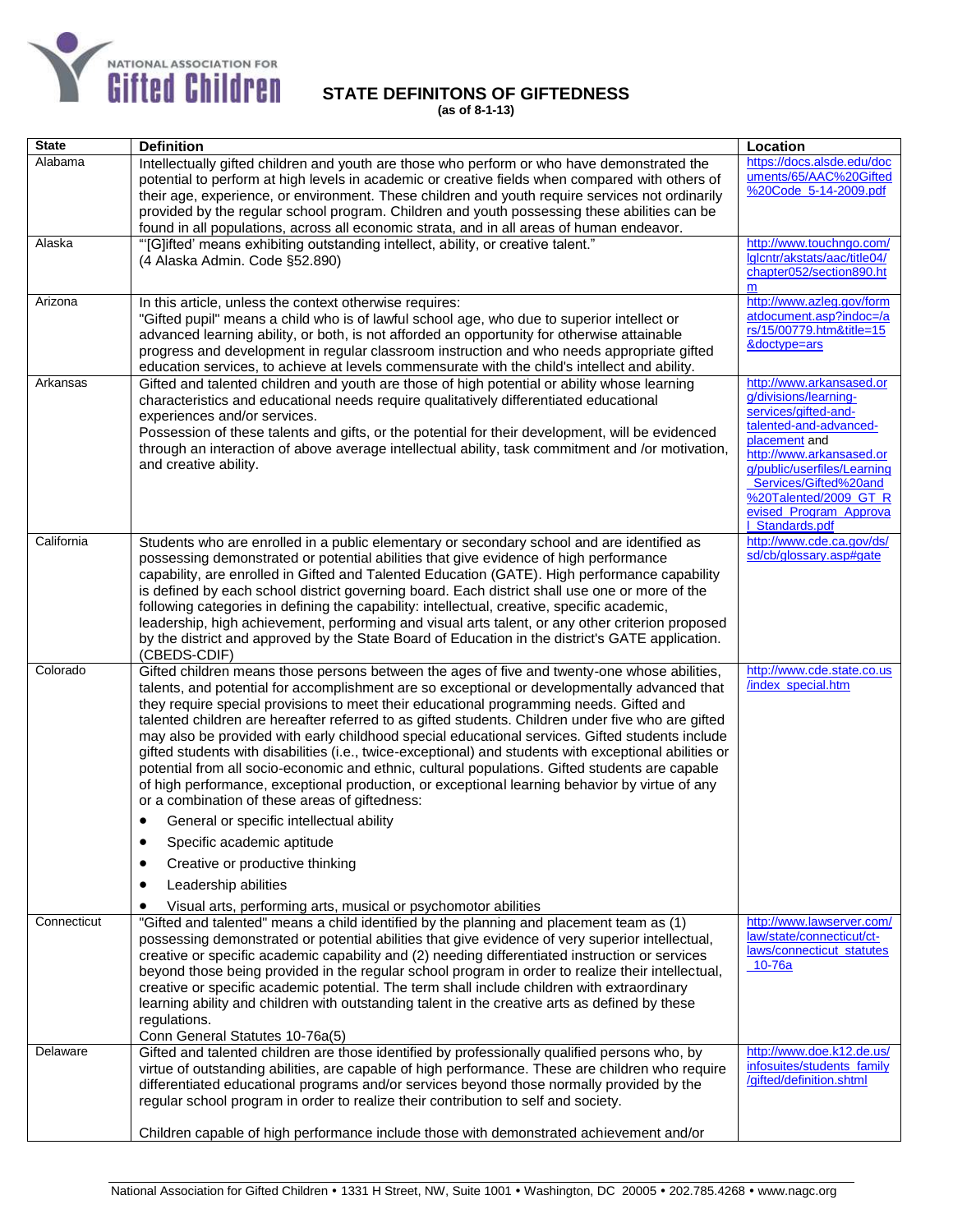|          | potential ability in any of the following areas, singly or in combination:<br>general intellectual ability; specific academic aptitude; creative productive thinking; leadership<br>ability; visual and performing arts; psychomotor ability                                                                                                                                                                                                                                                                                                                                                                                                                                                                                                                  |                                                                                                                                                                                  |
|----------|---------------------------------------------------------------------------------------------------------------------------------------------------------------------------------------------------------------------------------------------------------------------------------------------------------------------------------------------------------------------------------------------------------------------------------------------------------------------------------------------------------------------------------------------------------------------------------------------------------------------------------------------------------------------------------------------------------------------------------------------------------------|----------------------------------------------------------------------------------------------------------------------------------------------------------------------------------|
| Florida  | 6A-6.03019 Special Instructional Programs for Students who are Gifted.<br>(1) Gifted. One who has superior intellectual development and is capable of high performance.<br>(2) Criteria for eligibility. A student is eligible for special instructional programs for the gifted if<br>the student meets the criteria under paragraph (2)(a) or (b) of this rule.<br>(a) The student demonstrates:<br>1. Need for a special program.<br>2. A majority of characteristics of gifted students according to a standard scale or checklist,<br>and<br>3. Superior intellectual development as measured by an intelligence quotient of two (2)<br>standard deviations or more above the mean on an individually administered standardized<br>test of intelligence. | https://www.flrules.org/gat<br>eway/ruleno.asp?id=6A-<br>6.03019                                                                                                                 |
|          | (b) The student is a member of an under-represented group and meets the criteria specified in<br>an approved school district plan for increasing the participation of under-represented groups in<br>programs for gifted students.<br>1. For the purpose of this rule, under-represented groups are defined as groups:<br>a. Who are limited English proficient, or<br>b. Who are from a low socio-economic status family.                                                                                                                                                                                                                                                                                                                                    |                                                                                                                                                                                  |
| Georgia  | Gifted Student - a student who demonstrates a high degree of intellectual and/or creative<br>ability (ies), exhibits an exceptionally high degree of motivation, and/or excels in specific<br>academic fields, and who needs special instruction and/or special ancillary services to achieve<br>at levels commensurate with his or her abilities. (SBOE Rule 160-4-2-38, and as defined in the<br>state resource manual for gifted education services (p. 23 of 34))                                                                                                                                                                                                                                                                                         | http://www.doe.k12.ga.us/Cur<br>riculum-Instruction-and-<br>Assessment/Curriculum-and-<br>Instruction/Documents/2012%<br>202013%20GA%20Gifted%2<br>0%20Resource%20Manual.p<br>df |
| Hawaii   | "Gifted and talented children' means students residing in the State who are of compulsory<br>school age and are enrolled in, and attending, a public school, and whose superior<br>performance or potential ability or talent may occur singly in or in combination with any of the<br>following areas: intellectual, creative or specific academic abilities, leadership capabilities,<br>psychomotor abilities, or abilities in the performing or visual arts."<br>(Hawaii Rev. Stat. § 302A-101)                                                                                                                                                                                                                                                           | http://www.lawserver.com/<br>law/state/hawaii/hi-<br>statutes/hawaii_statutes<br>302a-101                                                                                        |
| Idaho    | "Gifted and talented children" mean those students who are identified as possessing<br>demonstrated or potential abilities that give evidence of high performing capabilities in<br>intellectual, creative, specific academic or leadership areas, or ability in the performing or visual<br>arts and who require services or activities not ordinarily provided by the school in order to fully<br>develop such capabilities (Idaho Code 33-2001).                                                                                                                                                                                                                                                                                                           | http://www.sde.idaho.gov/<br>site/gifted_talented/                                                                                                                               |
| Illinois | Sec. 14A-20. Gifted and talented children. For purposes of this Article, "gifted and talented<br>children" means children and youth with outstanding talent who perform or show the potential<br>for performing at remarkably high levels of accomplishment when compared with other children<br>and youth of their age, experience, and environment. A child shall be considered gifted and<br>talented in any area of aptitude, and, specifically, in language arts and mathematics, by scoring<br>in the top 5% locally in that area of aptitude.                                                                                                                                                                                                          | http://www.ilga.gov/legisla<br>tion/publicacts/fulltext.asp<br>?Name=094-<br>0410&print=true                                                                                     |
| Indiana  | The Indiana Code defines a student with high abilities as one who:<br>(1) performs at, or shows the potential for performing at, an outstanding level of<br>accomplishment in at least one domain when compared to other students of the same age,<br>experience, or environment; and (2) is characterized by exceptional gifts, talents, motivation, or<br>interests (IC 20-36-1-3).                                                                                                                                                                                                                                                                                                                                                                         | http://www.doe.in.gov/exc<br>eptional/gt/welcome.html                                                                                                                            |
| lowa     | "Gifted and talented children" are those identified as possessing outstanding abilities who are<br>capable of high performance. Gifted and talented children are children who require appropriate<br>instruction and educational services commensurate with their abilities and needs beyond those<br>provided by the regular school program.<br>Gifted and talented children include those children with demonstrated achievement or potential<br>ability, or both, in any of the following areas or in combination:<br>1. General intellectual ability.<br>2. Creative thinking.<br>3. Leadership ability.<br>4. Visual and performing arts ability.<br>5. Specific ability aptitude. (lowa Code 257.44)                                                    | http://coolice.legis.iowa.go<br>v/Cool-<br>ICE/default.asp?category<br>=billinfo&service=lowaCo<br>de&input=257.44                                                               |
| Kansas   | "Gifted" as defined in K.A.R. 91-40-1(cc) means performing or demonstrating the potential for<br>performing at significantly higher levels of accomplishment in one or more academic fields due<br>to intellectual ability, when compared to others of similar age, experience and environment.                                                                                                                                                                                                                                                                                                                                                                                                                                                               | https://svapp15586.ksde.o<br>rg/regs_statutes/Stat_Reg<br>Results.aspx?Statute=0<br>&Regulation=91-40-1                                                                          |
| Kentucky | "Gifted and talented student' means a pupil identified as possessing demonstrated or potential<br>ability to perform at an exceptionally high level in general intellectual aptitude, specific                                                                                                                                                                                                                                                                                                                                                                                                                                                                                                                                                                | http://www.lrc.ky.gov/krs/1<br>57-00/200.PDF                                                                                                                                     |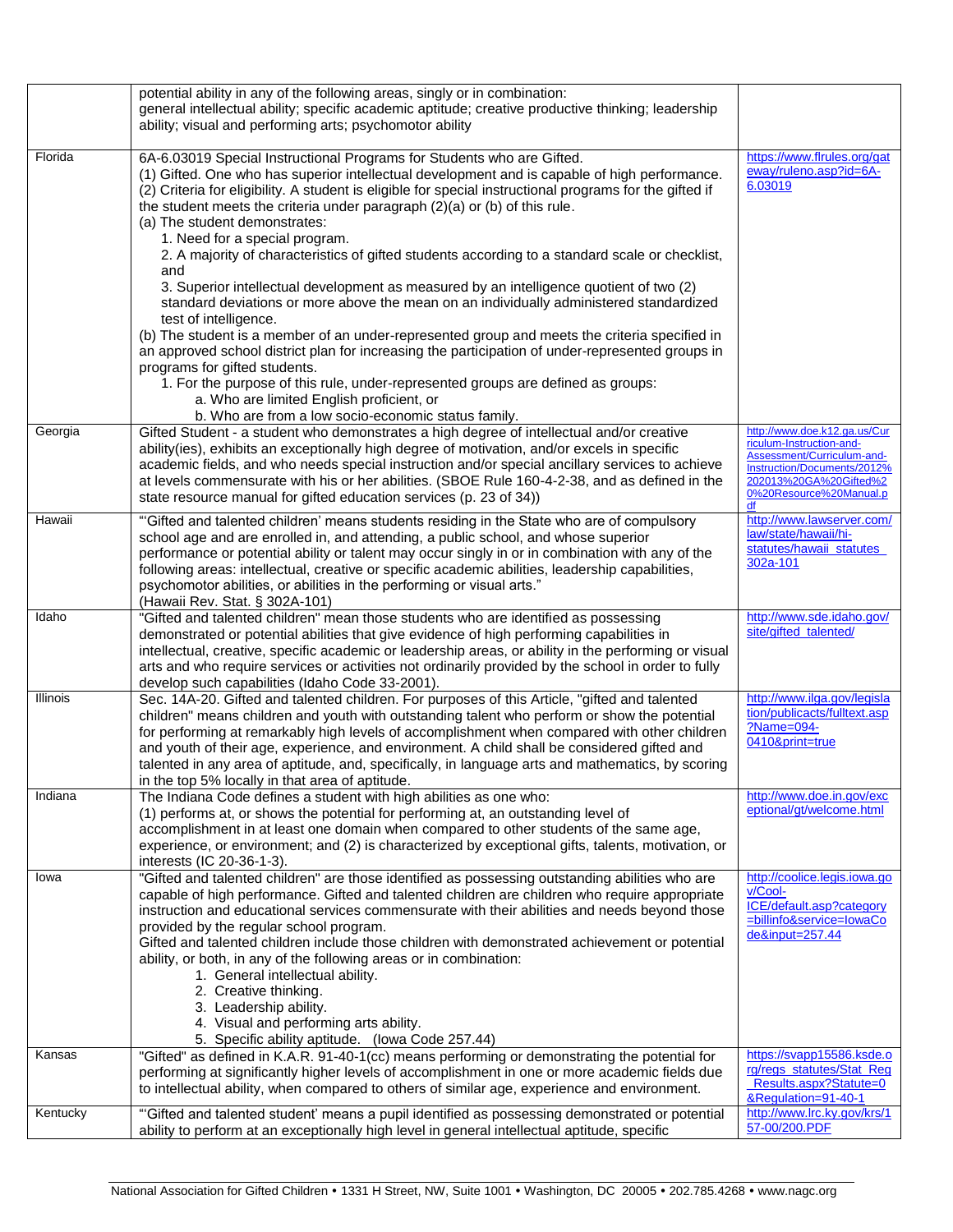|               | academic aptitude, creative or divergent thinking, psychosocial or leadership skills, or in the<br>visual or performing arts."<br>(Kentucky Rev. Stat. Ann. § 157.200)                                                                                                                                                                                                                                                                                                                                                                                                                                                                                                                                                                                                                                                                                                                                                                                                                                                                                                                        |                                                                                                                                 |
|---------------|-----------------------------------------------------------------------------------------------------------------------------------------------------------------------------------------------------------------------------------------------------------------------------------------------------------------------------------------------------------------------------------------------------------------------------------------------------------------------------------------------------------------------------------------------------------------------------------------------------------------------------------------------------------------------------------------------------------------------------------------------------------------------------------------------------------------------------------------------------------------------------------------------------------------------------------------------------------------------------------------------------------------------------------------------------------------------------------------------|---------------------------------------------------------------------------------------------------------------------------------|
| Louisiana     | "Gifted children and youth" are students who demonstrate abilities that give evidence of high<br>performance in academic and intellectual aptitude." (Louisiana Admin. Code title 28 § 901)<br>"Talented" means possession of measurable abilities that give clear evidence of unique talent<br>in visual or performing arts or both. (Title 28 § 903)                                                                                                                                                                                                                                                                                                                                                                                                                                                                                                                                                                                                                                                                                                                                        | http://www.doa.louisiana.g<br>ov/osr/lac/28v101/28v101.<br>$\overline{\mathsf{doc}}$                                            |
| Maine         | "Gifted and talented children" shall mean those children in grades K-12 who excel, or have the<br>potential to excel, beyond their age peers, in the regular school program, to the extent that they<br>need and can benefit from programs for the gifted and talented. Gifted and talented children<br>shall receive specialized instruction through these programs if they have exceptional ability,<br>aptitude, skill, or creativity in one or more of the following categories:<br>1. General Intellectual Ability as shown by demonstrated significant achievement or potential<br>for significant accomplishment above their age peers in all academic areas<br>2. Specific Academic Aptitude as shown by demonstrated significant achievement or potential<br>for significant accomplishment above their age peers in one or more academic area(s)<br>3. Artistic Ability as shown by demonstrated significant achievement or potential for significant<br>accomplishment above their age peers in the literary, performing, and/or visual arts<br>(Maine Education Rules, Chap. 104) | http://www.maine.gov/sos/<br>cec/rules/05/chaps05.htm                                                                           |
| Maryland      | In this subtitle, "gifted and talented student" means an elementary or secondary student who is<br>identified by professionally qualified individuals as:<br>(1) Having outstanding talent and performing, or showing the potential for performing, at<br>remarkably high levels of accomplishment when compared with other students of a similar age,<br>experience, or environment;<br>(2) Exhibiting high performance capability in intellectual, creative, or artistic areas;<br>(3) Possessing an unusual leadership capacity; or<br>(4) Excelling in specific academic fields.<br>(Annotated Code of Maryland Title 8 § 201)                                                                                                                                                                                                                                                                                                                                                                                                                                                            | http://www.marylandpublic<br>schools.org/MSDE/progra<br>ms/giftedtalented/statute.<br>htm                                       |
| Massachusetts | No Definition                                                                                                                                                                                                                                                                                                                                                                                                                                                                                                                                                                                                                                                                                                                                                                                                                                                                                                                                                                                                                                                                                 |                                                                                                                                 |
| Michigan      | (a) The "gifted and/or academically talented" means elementary and/or secondary school<br>students who may be considered to be (1) intellectually gifted, (2) outstanding in school<br>achievement, and/or (3) those who have outstanding abilities in particular areas of human<br>endeavor, including the arts and humanities.<br>(Mich. Compiled Laws § 388.1092(2))                                                                                                                                                                                                                                                                                                                                                                                                                                                                                                                                                                                                                                                                                                                       | http://www.legislature.mi.g<br>ov/(S(b03daa552d1neb45<br>$rmc2y045$ )/mileg.aspx?p<br>age=getObject&objectNa<br>me=mcl-388-1092 |
| Minnesota     | "Gifted and talented children and youth" are those students with outstanding abilities, identified<br>at preschool, elementary and secondary levels. These students are capable of high<br>performance when compared to others of similar age, experience and environment, and<br>represent the diverse populations of our communities. These are students whose potential<br>requires differentiated and challenging educational programs and/or services beyond those<br>provided in the general school program. Students capable of high performance include those<br>with demonstrated achievement or potential ability in any one or more of the following areas:<br>general intellectual, specific academic subjects, creativity, leadership and visual and performing<br>arts.                                                                                                                                                                                                                                                                                                         | http://education.state.mn.<br>us/MDE/StuSuc/GiftEd/                                                                             |
| Mississippi   | "Gifted children" shall mean children who are found to have an exceptionally high degree of<br>intellect, and/or academic, creative or artistic ability.                                                                                                                                                                                                                                                                                                                                                                                                                                                                                                                                                                                                                                                                                                                                                                                                                                                                                                                                      | http://www.mscode.com/fr<br>ee/statutes/37/023/0175.h<br>tm                                                                     |
| Missouri      | "Gifted children," children who exhibit precocious development of mental capacity and learning<br>potential as determined by competent professional evaluation to the extent that continued<br>educational growth and stimulation could best be served by an academic environment beyond<br>that offered through a standard grade-level curriculum.<br>(Missouri Rev. Stat. § 162.675)                                                                                                                                                                                                                                                                                                                                                                                                                                                                                                                                                                                                                                                                                                        | http://www.moga.mo.gov/<br>statutes/C100-<br>199/1620000675.HTM                                                                 |
| Montana       | "Gifted and talented children" means children of outstanding abilities who are capable of high<br>performance and require differentiated educational programs beyond those normally offered in<br>public schools in order to fully achieve their potential contribution to self and society. The<br>children so identified include those with demonstrated achievement or potential ability in a<br>variety of worthwhile human endeavors.<br>(Montana Code Ann. § 20-7-901)                                                                                                                                                                                                                                                                                                                                                                                                                                                                                                                                                                                                                  | http://data.opi.mt.gov/legb<br>ills/mca/20/7/20-7-<br>901.htm                                                                   |
| Nebraska      | "Learner with high ability" means a student who gives evidence of high performance capability<br>in such areas as intellectual, creative, or artistic capacity or in specific academic fields and who<br>requires accelerated or differentiated curriculum programs in order to develop those capabilities<br>fully.<br>(Nebraska Rev. Stat. § 79-1107)                                                                                                                                                                                                                                                                                                                                                                                                                                                                                                                                                                                                                                                                                                                                       | http://nebraskalegislature.<br>gov/laws/statutes.php?sta<br>tute=79-1107                                                        |
| Nevada        | "Gifted and talented pupil" means a person under the age of 18 years who demonstrates such<br>outstanding academic skills or aptitudes that the person cannot progress effectively in a regular                                                                                                                                                                                                                                                                                                                                                                                                                                                                                                                                                                                                                                                                                                                                                                                                                                                                                               | http://www.leg.state.nv.us/<br>nrs/NRS-<br>388.html#NRS388Sec440                                                                |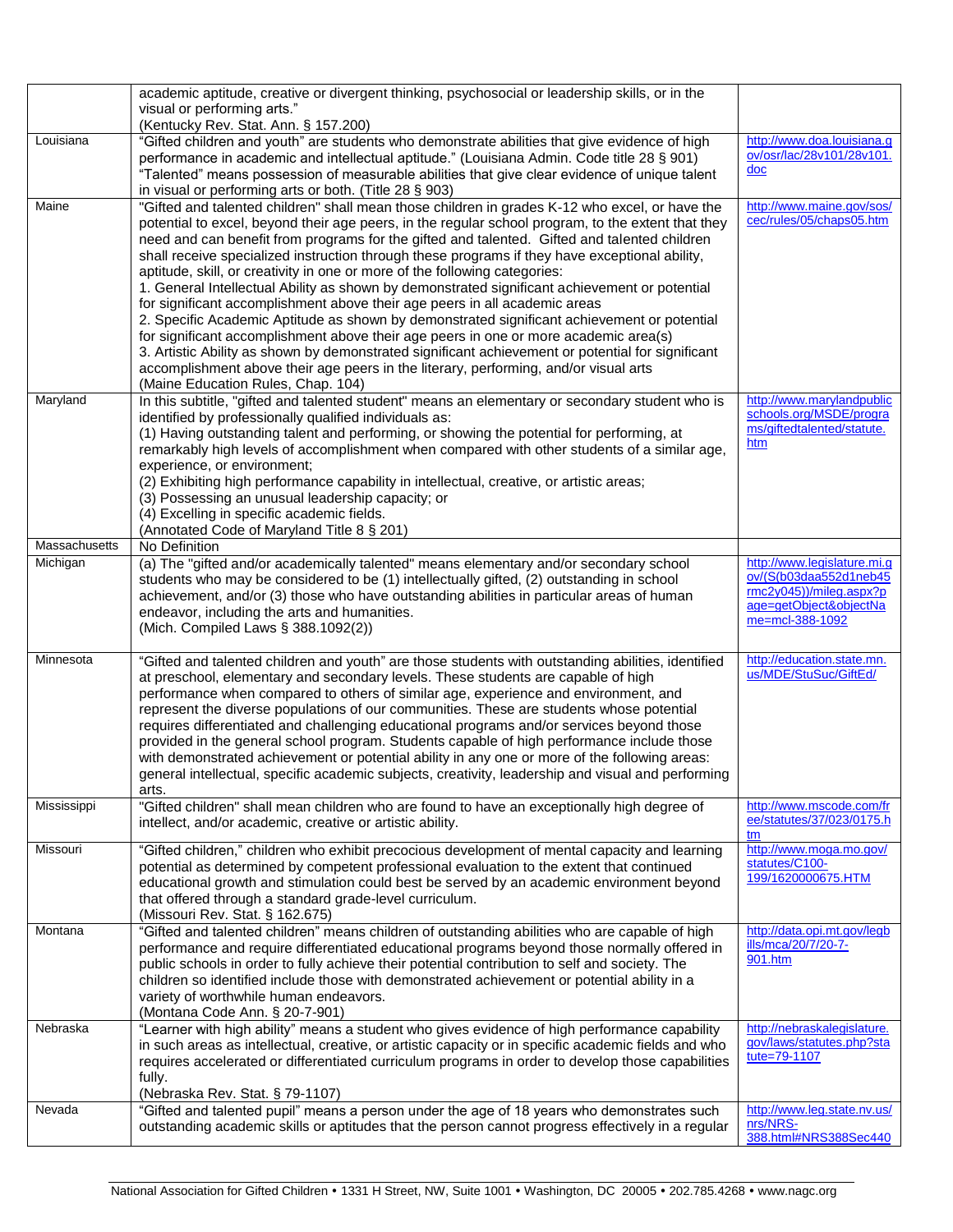|                  | school program and therefore needs special instruction or special services.<br>(Nevada Rev. Stat. § 388.440)                                                                                                                                                                                                                                                                                                                                                                                                                                                                                                                                                                                                                                                                                                                                                                                                                                                                                                                                                                                                                                                                                                                      |                                                                                                                                                 |
|------------------|-----------------------------------------------------------------------------------------------------------------------------------------------------------------------------------------------------------------------------------------------------------------------------------------------------------------------------------------------------------------------------------------------------------------------------------------------------------------------------------------------------------------------------------------------------------------------------------------------------------------------------------------------------------------------------------------------------------------------------------------------------------------------------------------------------------------------------------------------------------------------------------------------------------------------------------------------------------------------------------------------------------------------------------------------------------------------------------------------------------------------------------------------------------------------------------------------------------------------------------|-------------------------------------------------------------------------------------------------------------------------------------------------|
| New<br>Hampshire | No Definition                                                                                                                                                                                                                                                                                                                                                                                                                                                                                                                                                                                                                                                                                                                                                                                                                                                                                                                                                                                                                                                                                                                                                                                                                     |                                                                                                                                                 |
| New Jersey       | "Gifted and talented students" means those students who possess or demonstrate high levels<br>of ability, in one or more content areas, when compared to their chronological peers in the local<br>school district and who require modifications of their educational program if they are to achieve<br>in accordance with their capabilities.                                                                                                                                                                                                                                                                                                                                                                                                                                                                                                                                                                                                                                                                                                                                                                                                                                                                                    | http://www.state.nj.us/edu<br>cation/code/current/title6a<br>/chap8.pdf                                                                         |
| New Mexico       | 1. "Gifted child' means a school-age person as defined in Sec. 22-1-2U NMSA 1978 whose<br>intellectual ability paired with subject matter aptitude/achievement, creativity/divergent thinking,<br>or problem-solving/critical thinking is so outstanding that a properly constituted IEP team<br>decides special education services are required to meet the child's educational needs. 2.<br>'Intellectual ability' means performance in the very superior range as defined by the test author<br>on a properly administered intelligence measure. 3. 'Subject matter aptitude/achievement'<br>means superior academic performance on a total subject area score on a standardized<br>measure, or as documented by information form other sources 4. 'Creativity/divergent<br>thinking' means outstanding performance on a test of creativity/divergent thinking, or in<br>creativity/divergent thinking as documented by information from other sources 5. 'Problem-<br>solving/critical thinking' means outstanding performance on a test of problem-solving/critical<br>thinking, or in problem-solving/critical thinking as documented by information from other<br>sources"<br>(New Mexico Admin. Code title 6 § 31.2.7(D)) | http://www.nmcpr.state.n<br>m.us/nmac/parts/title06/0<br>6.031.0002.htm                                                                         |
| New York         | "Gifted pupils are those who show evidence of high performances capability and exceptional<br>potential in area such as general intellectual ability, special academic aptitude and outstanding<br>ability in visual and performing arts. Such definition shall include those pupils who require<br>educational programs or services beyond those normally provided by the regular school<br>program in order to realize their full potential.                                                                                                                                                                                                                                                                                                                                                                                                                                                                                                                                                                                                                                                                                                                                                                                    | http://www.p12.nysed.gov<br>/ciai/gt/define.html                                                                                                |
| North Carolina   | "Academically or intellectually gifted students" exhibit high performance capability in intellectual<br>areas, specific academic fields, or in both intellectual areas and specific academic fields.<br>Academically or intellectually gifted students require differentiated educational services beyond<br>those ordinarily provided by the regular educational program. Outstanding abilities are present<br>in students from all cultural groups, across all economic strata, and in all areas of human<br>endeavor.<br>(North Carolina. Gen. Stat. § 115C-150.5)                                                                                                                                                                                                                                                                                                                                                                                                                                                                                                                                                                                                                                                             | http://www.ncleg.net/Enac<br>tedLegislation/Statutes/H<br>TML/ByArticle/Chapter_1<br>15C/Article_9B.html                                        |
| North Dakota     | "Student who is gifted" means an individual who is identified by qualified professionals as being<br>capable of high performance and who needs educational programs and services beyond those<br>normally provided in a regular education program."<br>(North Dakota Cent. Code § 15.1-32-01)                                                                                                                                                                                                                                                                                                                                                                                                                                                                                                                                                                                                                                                                                                                                                                                                                                                                                                                                     | http://www.legis.nd.gov/ce<br>ncode/t15-1c32.pdf                                                                                                |
| Ohio             | "Gifted" means students who perform or show potential for performing at remarkably high<br>levels of accomplishment when compared to others of their age, experience or environment<br>and who are identified under division (A), (B), (C), or (D) of section 3324.03 of the Revised<br>Code.                                                                                                                                                                                                                                                                                                                                                                                                                                                                                                                                                                                                                                                                                                                                                                                                                                                                                                                                     | http://education.ohio.gov/<br>GD/Templates/Pages/OD<br>E/ODEDetail.aspx?page=<br>3&TopicRelationID=503&<br>ContentID=7642&Content<br>$= 8.3619$ |
| Oklahoma         | "Gifted and talented children" means those children identified at the preschool, elementary and<br>secondary level as having demonstrated potential abilities of high performance capability and<br>needing differentiated or accelerated education or services. For the purpose of this definition,<br>"demonstrated abilities of high performance capability" means those identified students who<br>score in the top three percent (3%) on any national standardized test of intellectual ability. Said<br>definition may also include students who excel in one or more of the following areas:<br>creative thinking ability;<br>leadership ability<br>visual performing arts ability, and<br>specific academic ability.<br>A school district shall identify children in capability areas by means of a multicriteria evaluation.<br>Provided, with first and second grade level children, a local school district may utilize other<br>evaluation mechanisms such as, but not limited to, teacher referrals in lieu of standardized                                                                                                                                                                                          | http://www.ok.gov/sde/sch<br>ool-laws-oklahoma-64                                                                                               |
| Oregon           | testing measures (Oklahoma Statutes Title 70 § 1210.301-307)<br>"Talented and gifted children' means those children who require special educational programs<br>or services, or both, beyond those normally provided by the regular school program in order to<br>realize their contribution to self and society and who demonstrate outstanding ability or<br>potential in one or more of the following areas:<br>(a) General intellectual ability as commonly measured by measures of intelligence and<br>aptitude.<br>(b) Unusual academic ability in one or more academic areas.<br>(c) Creative ability in using original or nontraditional methods of thinking and producing.                                                                                                                                                                                                                                                                                                                                                                                                                                                                                                                                               | http://www.oregonlaws.or<br>g/ors/343.395                                                                                                       |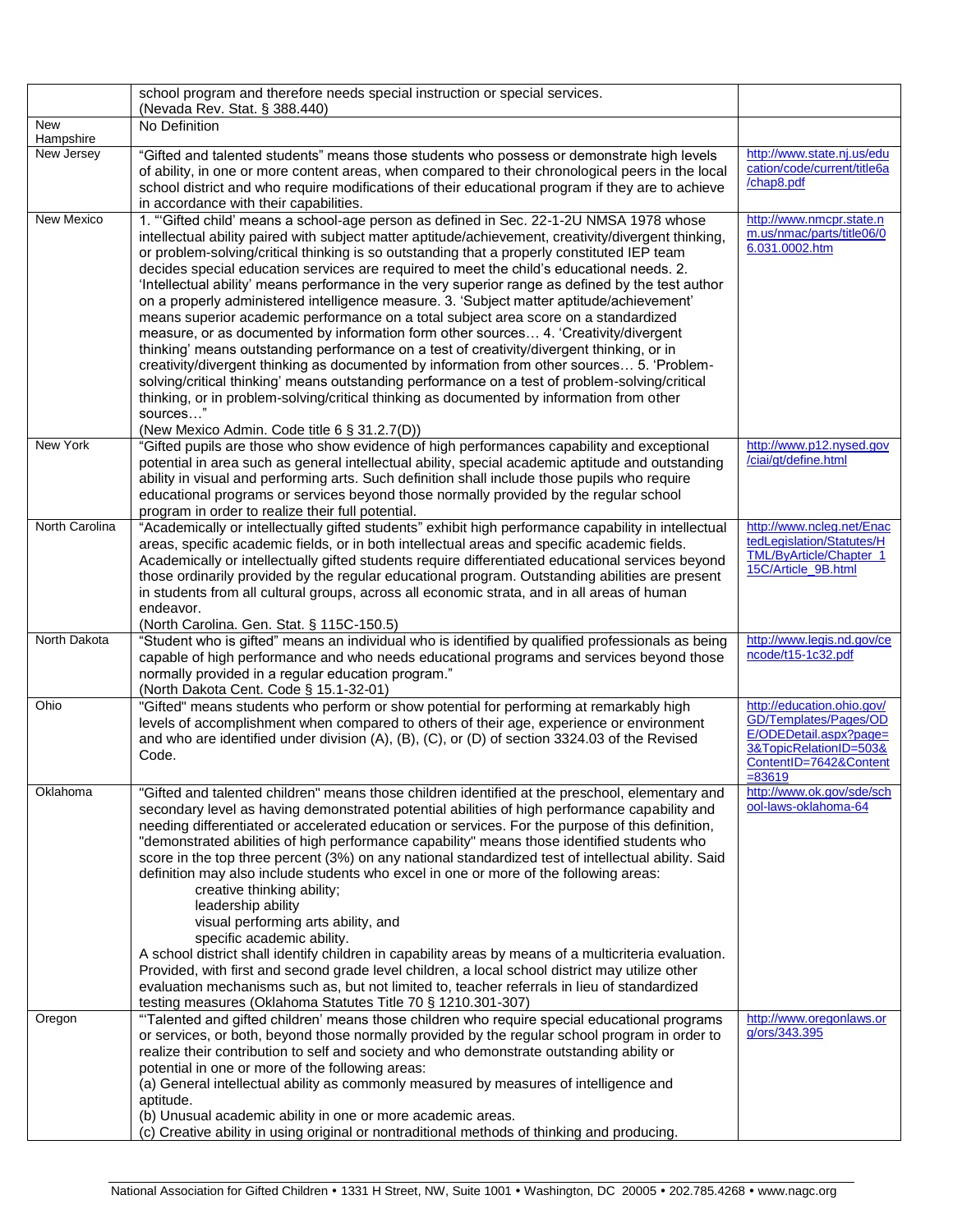|                           | (d) Leadership ability in motivating the performance of others either in educational or                                                                                                |                                                            |
|---------------------------|----------------------------------------------------------------------------------------------------------------------------------------------------------------------------------------|------------------------------------------------------------|
|                           | noneducational settings.<br>(e) Ability in the visual or performing arts, such as dance, music or art."                                                                                |                                                            |
|                           | (Oregon Rev. Stat. § 343.395)                                                                                                                                                          |                                                            |
| Pennsylvania              | "Gifted students" (i) A student who is exceptional under section 1371 of the School Code (24                                                                                           | http://www.pacode.com/s                                    |
|                           | P. S. § 13-1371) because the student meets the definition of "mentally gifted" in this section,                                                                                        | ecure/data/022/chapter16/                                  |
|                           | and needs specially designed instruction beyond that required in Chapter 4 (relating to                                                                                                | s16.1.html                                                 |
|                           | academic standards and assessment).; (ii) The term applies only to students who are of                                                                                                 |                                                            |
|                           | "school age" as defined under § 11.12 (relating to school age).                                                                                                                        |                                                            |
|                           |                                                                                                                                                                                        |                                                            |
|                           | "Mentally gifted" Outstanding intellectual and creative ability the development of which requires                                                                                      |                                                            |
|                           | specially designed programs or support services, or both, not ordinarily provided in the regular                                                                                       |                                                            |
|                           | education program.                                                                                                                                                                     |                                                            |
|                           | (Pennsylvania Code § 16.1)                                                                                                                                                             |                                                            |
| Rhode Island              | "Gifted and Talented students"                                                                                                                                                         | http://www.ride.ri.gov/Co                                  |
|                           | 1. possess superior capabilities in one or more of the following categories of gifts and talents:                                                                                      | mmissioner/edpolicy/Docu                                   |
|                           | a. General intelligence.                                                                                                                                                               | ments/Old_BEP_309_383                                      |
|                           | b. Specific academic aptitude,                                                                                                                                                         | .pdf                                                       |
|                           | c. Creative thinking,                                                                                                                                                                  |                                                            |
|                           | d. Visual, literary or performing arts; and                                                                                                                                            |                                                            |
|                           | 2. require an educational program and/or services which is different from that normally                                                                                                |                                                            |
|                           | provided in the standard school program and which is educationally, personally, and socially                                                                                           |                                                            |
|                           | beneficial.                                                                                                                                                                            |                                                            |
| South Carolina            | "Gifted and talented students" are those who are identified in grades 1-12 as demonstrating                                                                                            | http://www.ed.sc.gov/age                                   |
|                           | high performance ability or potential in academic and/or artistic areas. These students require                                                                                        | ncy/stateboard/document                                    |
|                           | an educational program beyond that normally provided by the general school program in order                                                                                            | s/220.pdf                                                  |
|                           | to achieve their potential.                                                                                                                                                            |                                                            |
|                           | Gifted and talented abilities for these regulations include (a) Academic and Intellectual Ability:                                                                                     |                                                            |
|                           | Students who have the academic and/or intellectual potential to function at a high level in one                                                                                        |                                                            |
|                           | or more academic areas. (b) Visual and Performing Arts: Students who have the artistic                                                                                                 |                                                            |
|                           | potential to function at a high performance level in one or more of the fine arts.                                                                                                     |                                                            |
|                           | (SC State Board of Education Regulation 43:220)                                                                                                                                        |                                                            |
| South Dakota<br>Tennessee | No Definition                                                                                                                                                                          | http://www.tn.gov/educati                                  |
|                           | "Intellectually Gifted" means a child whose intellectual abilities and potential for achievement                                                                                       | on/speced/doc/92707Intell                                  |
|                           | are so outstanding the child's educational performance is adversely affected. "Adverse affect"<br>means the general curriculum alone is inadequate to appropriately meet the student's | ectGift.pdf                                                |
|                           | educational needs.                                                                                                                                                                     |                                                            |
| Texas                     | "Gifted and talented student" means a child or youth who performs at or shows the potential for                                                                                        | http://www.statutes.legis.s                                |
|                           | performing at a remarkably high level of accomplishment when compared to others of the same                                                                                            | tate.tx.us/Docs/ED/htm/E                                   |
|                           | age, experience, or environment and who:                                                                                                                                               | D.29.htm#29.121                                            |
|                           | (1) exhibits high performance capability in an intellectual, creative, or artistic area;                                                                                               |                                                            |
|                           | (2) possesses an unusual capacity for leadership; or                                                                                                                                   |                                                            |
|                           | (3) excels in a specific academic field.                                                                                                                                               |                                                            |
|                           | (Texas Education Code 29.121)                                                                                                                                                          |                                                            |
| Utah                      | B. "Accelerated students" means children and youth whose superior academic performance or                                                                                              | http://www.rules.utah.gov/                                 |
|                           | potential for accomplishment requires a differentiated and challenging instructional model that                                                                                        | publicat/code/r277/r277-                                   |
|                           | may include the following:                                                                                                                                                             | 707.htm                                                    |
|                           | (1) Advanced placement courses: rigorous courses developed by College Board. Each course                                                                                               |                                                            |
|                           | is developed by a committee composed of college faculty and AP teachers, and covers the                                                                                                |                                                            |
|                           | breadth of information, skills, and assignments found in the corresponding college course.                                                                                             |                                                            |
|                           | Students who perform well on the AP exam may be granted credit and/or advanced standing at                                                                                             |                                                            |
|                           | participating colleges or universities.                                                                                                                                                |                                                            |
|                           | (2) Gifted and talented programs: programs to assist individual students to develop their high                                                                                         |                                                            |
|                           | potential and enhance their academic growth and identify students with outstanding abilities                                                                                           |                                                            |
|                           | who are capable of high performance in the following areas:                                                                                                                            |                                                            |
|                           | (a) general intellectual ability;                                                                                                                                                      |                                                            |
|                           | (b) specific academic aptitude; and                                                                                                                                                    |                                                            |
|                           | (c) creative or productive thinking                                                                                                                                                    |                                                            |
|                           | (Utah Admin. Code Rule R277-707)                                                                                                                                                       |                                                            |
| Vermont                   | "Gifted and talented children' means children identified by professionally qualified persons                                                                                           | http://www.leq.state.vt.us/<br>statutes/fullsection.cfm?Ti |
|                           | who, when compared to others of their age, experience and environment, exhibit capability of                                                                                           | tle=16&Chapter=001&Sec                                     |
|                           | high performance in intellectual, creative or artistic areas, possess an unusual capacity for<br>leadership or excel in specific academic fields."                                     | $tion = 00013$                                             |
|                           | (Vermont Stat. Ann. title 16, § 13)                                                                                                                                                    |                                                            |
| Virginia                  | "Gifted students" means those students in public elementary, middle, and secondary schools                                                                                             | http://leg1.state.va.us/cgi-                               |
|                           |                                                                                                                                                                                        |                                                            |